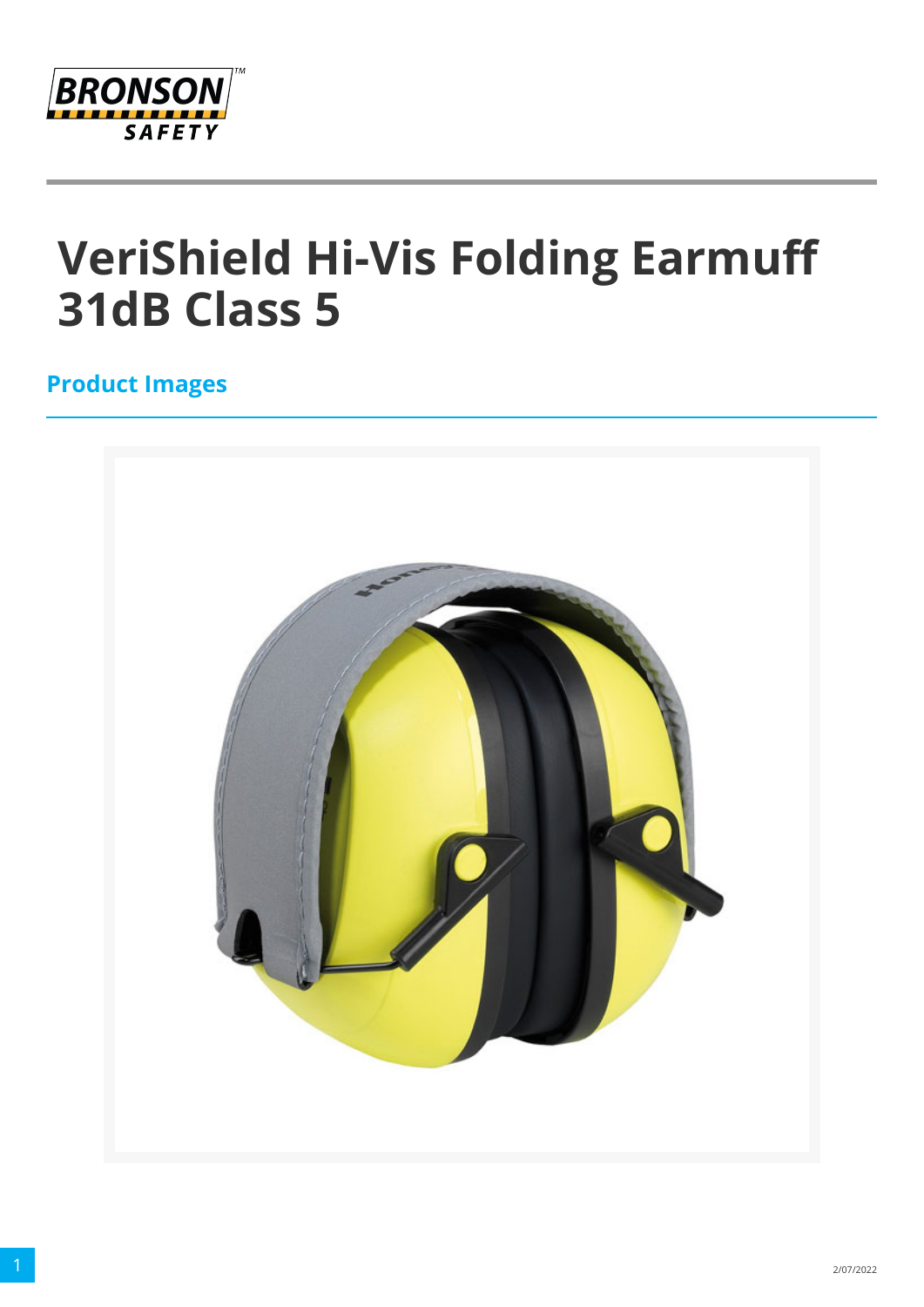Provides superior hearing protection in a lightweight design. Hearing protection devices are only effective when worn, so comfort is essential. VeriShield fits a wide range of head sizes, have a wide cup opening with memory foam ear cushions, and cushioned headband. The attenuation level of each style is marked on the earmuff cup, for quick and easy on-site identification of the level of hearing protection provided. Traditional-style earmuffs with an adjustable cushioned headband.

#### **Features:**

- Large dimension range: Comfortably fits a wide range of head sizes. 17% more adjustable than earlier versions
- Lightweight cushioned headband: Steel-wire construction with a padded headband and precision micro adjustments designed for just the right fit around the ear
- Memory foam ear cushions: New unique memory foam that combines denser and softer foam than previous models, for greater comfort and attenuation. Reduces squeezing pressure on the head and enhances comfort
- Robust construction: An oil-resistant cup surface to withstand oily, heavy-work environments and frequent cleaning. ABS molded with internal baffle design for lighter weight, patent pending
- Wide cup opening: Ideal for workers with larger ears, or who wear hearing aids. The opening area of the cup increased by 16% over earlier versions **Applications:**
- Construction
- Manufacturing
- Medical
- Oil and Gas
- Utilities

#### **Specifications:**

- Class: 5
- Attenuation: 31dB
- Headband Style: Over-Head Folding
- Hi-Visibility: Yes
- Earmuff Construction: Plastic
- Other Material: Steel, PU Foam & PU Leather